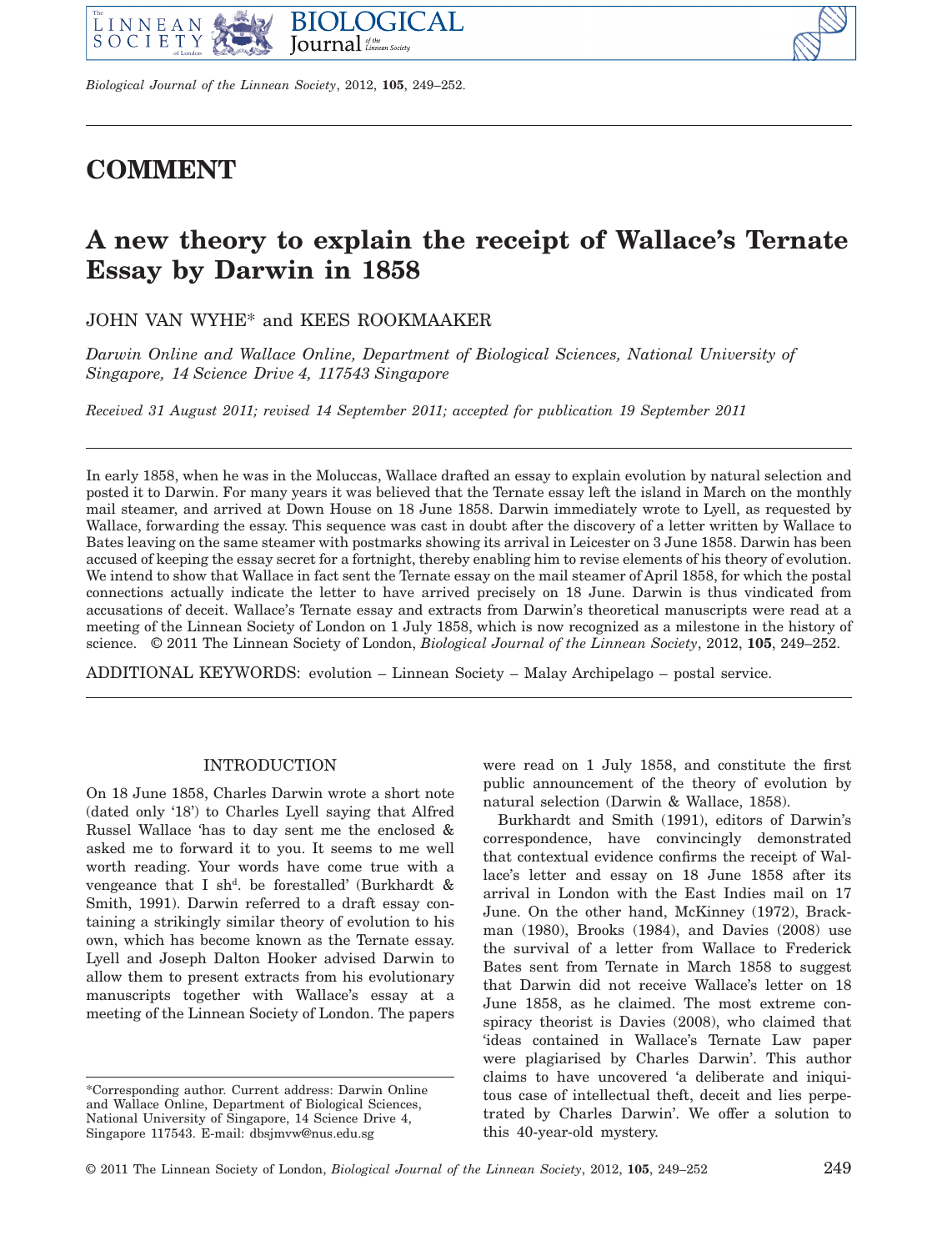# TERNATE 1858

Because the original manuscripts of Wallace's letter and essay do not survive, other evidence has been used to reconstruct this famous event. Wallace travelled in the Malay Archipelago, collecting natural history specimens from 1854 to 1862. Sometime in February 1858 he had the idea for natural selection to explain evolutionary change, and wrote up a 4200 word essay. The printed version of the article is signed: 'Ternate, February, 1858'. Recent writers on Wallace now discount that the essay was actually written on Ternate, because his field journal appears to show that he was on the neighbouring island of Gilolo (Halmahera) throughout February (Pearson, 2005). However, the field journal is retrospective, and contradicts other contemporary documents by Wallace. Furthermore, Wallace's practice throughout his stay in the Malay Archipelago was to sign letters and articles from his actual location, no matter how obscure, including those without a post office. In later recollections, the closest being 11 years after the event (letter to A.B. Meyer, 22 November 1869), Wallace described sending the essay to Darwin 'by the next post' (Meyer, 1895). One of us (JvW) will address the subject of the Ternate essay more extensively elsewhere.

Taken alone, these two details point to the mail steamer that called at Ternate on 9 March 1858. The surviving letter to Bates was definitely sent on this steamer, and its postmarks reveal its arrival as 'Singapore Apr 21 58', 'London Ju 3 58', and 'Leicester Ju 3 58' (McKinney, 1972). Hence, starting from the assumption that Wallace also sent the letter to Darwin on 9 March, many writers have asked how the letter to Darwin, travelling on the same mail service, could have arrived 2 weeks later, on 18 rather than 3 June?

We offer two new pieces of evidence to solve this riddle. One of the few details known about Wallace's lost letter to Darwin is that it was a reply to Darwin's 22 December 1857 letter (Burkhardt & Smith, 1990). We know it was a reply because, as Wallace (1905) recalled: 'I asked [Darwin], if he thought [the Ternate essay] sufficiently important, to show it to Sir Charles Lyell, who had thought so highly of my former paper [Wallace, 1855].' Wallace only learned of Lyell's interest from Darwin's letter. Raby (2001) assumed that Darwin's letter arrived in February, but Davies (2008) reconstructed the route and timings of this letter, which shows that it must have arrived on the mail steamer of early March 1858. An arrival of 1 month earlier was not possible. We have conducted the first analysis of all surviving Wallace correspondence sent and received during his travels in the East Indies, and arrived at the identical result. Therefore, it is certain that Darwin's letter arrived in Ternate on the 9 March 1858 steamer, 77 days after dispatch.

We have also found from Wallace's surviving correspondence from Ternate that he never replied to a letter by the same mail boat on which it arrived. The exact circumstances of the turnaround and closure of the mail bag leaving Ternate are not known, but it was apparently not possible for Wallace to respond via the same steamer, which may have remained for as little as 1 hour. This would mean that Wallace could only have replied to Darwin via the following mail steamer in early April 1858. Wallace never claimed to have sent the letter in March, merely referring to 'the next post'. Recent writers agree on discounting his recollection of composing the essay on Ternate, but there has been no similar scepticism towards Wallace's recollection about when he sent it. Although there is some, albeit contradictory, evidence to doubt that Wallace was on Ternate during February 1858, there is no contemporary evidence at all to corroborate his 'next post' recollection. Hence, the assumption of earlier writers that Wallace sent the essay as early as February or March can be discounted. Furthermore, as we demonstrate below, the April post date actually connected, in an unbroken series of mail transfers, with the arrival of Wallace's letter at Darwin's Down House on 18 June 1858.

# THE ROUTE OF WALLACE'S LETTER

The mail service to the eastern part of Java and the outlying islands of the Dutch East Indies from 1850 was contracted to the W.F.K. Cores de Vries company, which maintained four screw steamers to operate this route, as well as another one from Jakarta to Padang. The mail to Singapore from 1840 was carried by the *Koningin der Nederlanden* owned by the 'Nederlandsch-Indische Stoomboot Maatschappij' (Dutch East-Indies Steamboat Company). In 1854, the government entered into a contract with Cores de Vries to operate an additional service from Jakarta to Singapore, hoping that competition would reduce prices (Anonymous, 1858; Campo, 2002: 38–42).

In the 1850s, the steamers of Cores de Vries operated a monthly anticlockwise route through the Moluccas, leaving from Surabaya (Java) and calling at Makassar, Timor, Banda, Ambon, Ternate, Manado, and Makassar (Anonymous, 1858). On its return to Surabaya, it connected with a service to Jakarta. The newspapers published in Jakarta recorded arrivals and departures in Surabaya and Makassar, but those for Ternate were not included. However, in the late 1850s, the mail steamer usually arrived at Ternate between the 5th and 10th of each month (Brackman, 1980).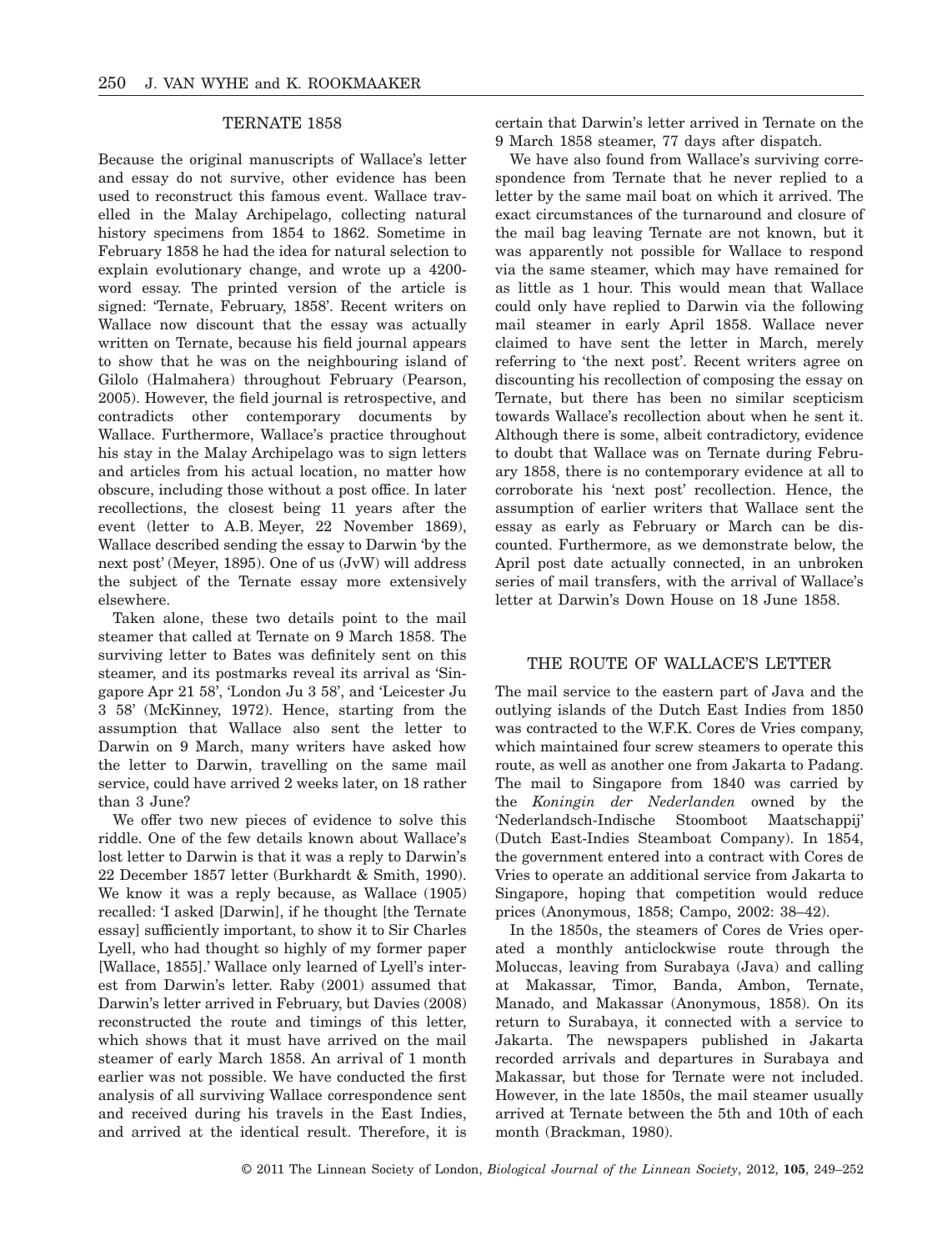The route taken by Wallace's letter and essay sent to Darwin from Ternate can be reconstructed confidently, assuming that it was deposited at the Ternate post office before 25 March, when Wallace left the island for a collecting trip to New Guinea. The mail service from Ternate (April) to Down House (June) in 75 days can be described in ten stages.

## 1. DEPARTURE FROM TERNATE: *C*.5APRIL 1858

The mail steamer *Makasser* left Surabaya on 19 March 1858 (*Javasche Courant* 31 March 1858: 'Vertrokken vanuit Soerabaija op 19 Maart 1858 Nederlands stoomschip *Makasser* F.H. Schmidt naar de Molukken over Makasser en Timor' [Departed from Soerabaija on 19 March 1858, the Dutch steamer *Makasser* (captain F.H. Schmidt) to the Moluccas via Makasser and Timor]). The usual transit time from Surabaya to Ternate was about 16 days (Boom, 1863; Brooks, 1984), hence the steamer called at Ternate around 5 April 1858.

# 2. ARRIVAL IN SURABAYA: 20 APRIL 1858

The transit time from Ternate (via Manado and Makassar) back to Surabaya was about 14 days (Brooks, 1984). The *Makasser* passed Makassar on 17 April before arriving back in Surabaya on Tuesday 20 April 1858, as recorded in the *Javasche Courant* (1 May 1858): 'Aangekomen in Soerabaija op 20 April 1858 Nederlands Stoomschip *Makasser* T.H. Schmidt van de Molukken (van 17 April)' [Arrived in Soerabaija on 20 April 1858, the Dutch steamer *Makasser* (Captain T.H. Schmidt) from the Moluccas, 17 April']. The difference in the initials of the captain must be a misprint.

## 3. ARRIVAL IN JAKARTA: 23 APRIL 1858

The mail steamer *Banda* left Surabaya on 20 April and arrived in Jakarta on 23 April 1858, according to the *Javasche Courant* (28 April 1858): 'Op 23 April is aangekomen het Nederlands stoomschip "*Banda*" A.G. Bosch, vertrokken uit Soerabaija den 20sten April' [On 23 April the steamer *Banda* (captain A.G. Bosch) arrived in Batavia, having left Surabaya on 20 April].

# 4. ARRIVAL IN SINGAPORE: 30 APRIL 1858

The mail steamer *Banda* continued its journey from Jakarta on 26 April, and arrived in Singapore on Friday 30 April 1858, as noted in the *Singapore Free Press* (6 May 1858): 'The Dutch mail steamer *Banda*, Captain Bosch, arrived here on the 30th ultimo [April 1858], from Batavia, the 26th. She returned to Batavia on the 1st current, with the Europe mails of the 26th of March'.

#### 5. DEPARTURE FROM SINGAPORE: 1 MAY 1858

The steamship *Pekin* of the Peninsular & Oriental Company (P&O) left Singapore on 1 May 1858 bound for Bombay, via Galle (Sri Lanka), as listed in the *Singapore Free Press* (6 May 1858): 'The P. & O. Co's steamship *Pekin*, Captain Burns, arrived here on the 30th ultimo [April 1858], from Hong Kong, the 23rd. She left for Pinang and Bombay on the 1st current'.

## 6. TRANSIT IN GALLE: 14 MAY 1858

The *Pekin* arrived at Galle harbour on 10 May, recorded in the *Sydney Morning Herald* (9 June 1858): [Arrival at Galle] 'May 10. – Pekin (P. and O. Co.), 1200 tons, Captain Burne, from Hong Kong'. As the *Pekin* was bound for Bombay, the European mail was transferred to another P&O steamer, the *Nemesis*, which left Galle on 14 May 1858, following the *Sydney Morning Herald* (9 June 1858): [departure from Galle] 'May 14. – Nemesis (P. and O. Co.), 2017 tons, Captain Paterson for Suez'.

# 7. ARRIVAL IN SUEZ

The usual transit time between Galle to Suez was about 14 days. The records of the post office reproduced by Brooks (1984: 254) show that the *Nemesis* arrived in Suez on 3 June 1858 at 00:30 h. The arrival in Suez was also mentioned in *The Times* (9 June 1858: 12).

## 8. TRANSIT IN EGYPT

Mail was transported overland through Egypt from Suez to Alexandria on camels and boats, which took about 2 days (Sidebottom, 1948). The mail from the *Nemesis* arrived in Alexandria on 4 June at 11:30 h (Brooks, 1984). It was loaded at 17:15 h on the P&O steamship *Colombo* (captain Field), which departed the next day, 5 June 1858, at 05:00 h (*The Times*, 17 June 1858: 8).

# 9. ARRIVAL IN SOUTHAMPTON: 16 JUNE 1858

The *Colombo* stopped at Malta on 8 June and Gibraltar on 12 June before arriving in Southampton on Wednesday 16 June 1858 at 21:00 h (Brooks, 1984). The arrival was noted in *The Times* (17 June 1858: 8): 'The Calcutta and China Mails. – Southampton, Wednesday night. – (By Electric and International Telegraph.) – The Peninsular and Oriental Company's steamship Colombo, Captain Field, has arrived in the